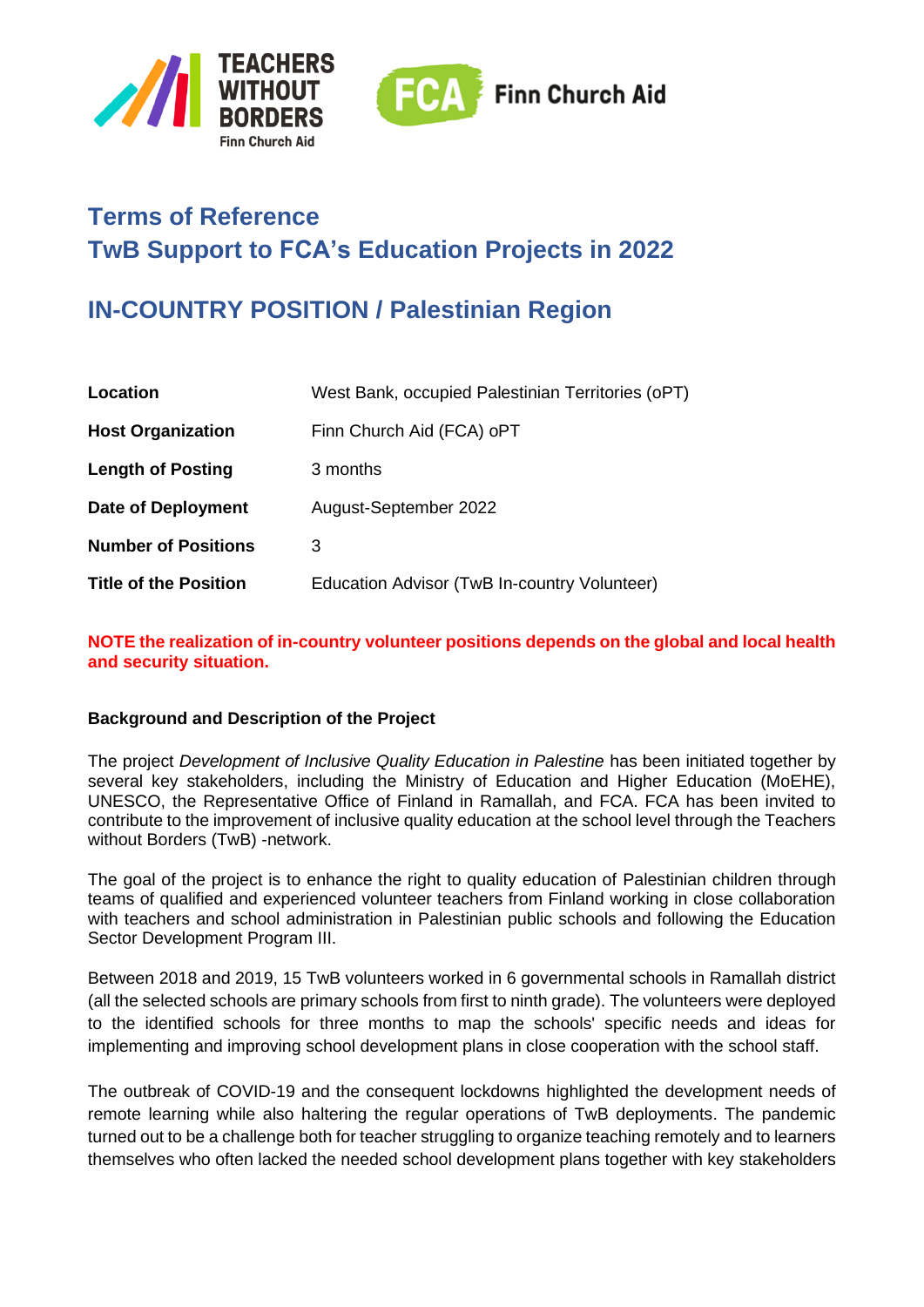



including teachers, supervisors, and principals support from home for studying remotely and did not necessarily have the equipment such as laptops or smart devices to facilitate their learning.

Consequently, the TwB support was adapted and redesigned into distance form with a focus on developing a manual and an assessment framework for teachers' capacity building in distance education. The FCA response created a basic understanding of possible response modalities during the COVID-19 crisis and the possibilities of distance teaching and learning in fragile contexts. TwB volunteers build the capacity of the teachers in distance education in its different content, forms, and means, and supported the teachers in the partner schools to better cope with stress and anxiety caused by the COVID-19 pandemic to maintain quality education for learners.

In 2022, as the schools have reopened, the program proceeds with the in-country volunteer deployments side-by-side with distance positions, to support the local teachers in school settings.

### **Main Tasks May Include**

- Conduct an assessment on teacher education needs (in-service training), learning environment needs, and support needs in school administration.
- Review school development plans together with key stakeholders, including teachers, supervisors, and principals.
- Plan and conduct teacher training workshops based on the assessment, focusing on learnercentered methods, inclusive and special needs education, teacher and learner wellbeing, and distance education pedagogies and methods (partly based on existing materials)
- Plan and conduct targeted workshops for the principals and other educational leadership, as relevant
- Follow up and support classroom-based practical learning for teachers
- Participate and facilitate co-creating teachers' professional (learning) communities that are active and use various methods for collegial support (networking, blended learning, classroom-based learning, workshops, face-to-face meetings, mentoring, etc.)
- Consult and participate in planning and coordination meetings, including project steering committee meetings as needed
- Follow up, monitor, and evaluate the FCA and TwB work done in schools previously to ensure continuity of learning and assessing progress
- Co-facilitate home-school collaboration in Parent-Teacher Associations (PTAs) as needed to strengthen existing networks

#### **Position-Specific Qualifications and Competencies**

- A Master's Degree in Education *and/or* minimum of two years of teaching experience from Finland
- Strong pedagogical skills in primary school level
- Working experience at national (or international) levels in inclusive and special needs education, teacher education, school leadership and administration is an asset
- Experience in planning and implementing teacher training and/or peer mentoring is an asset